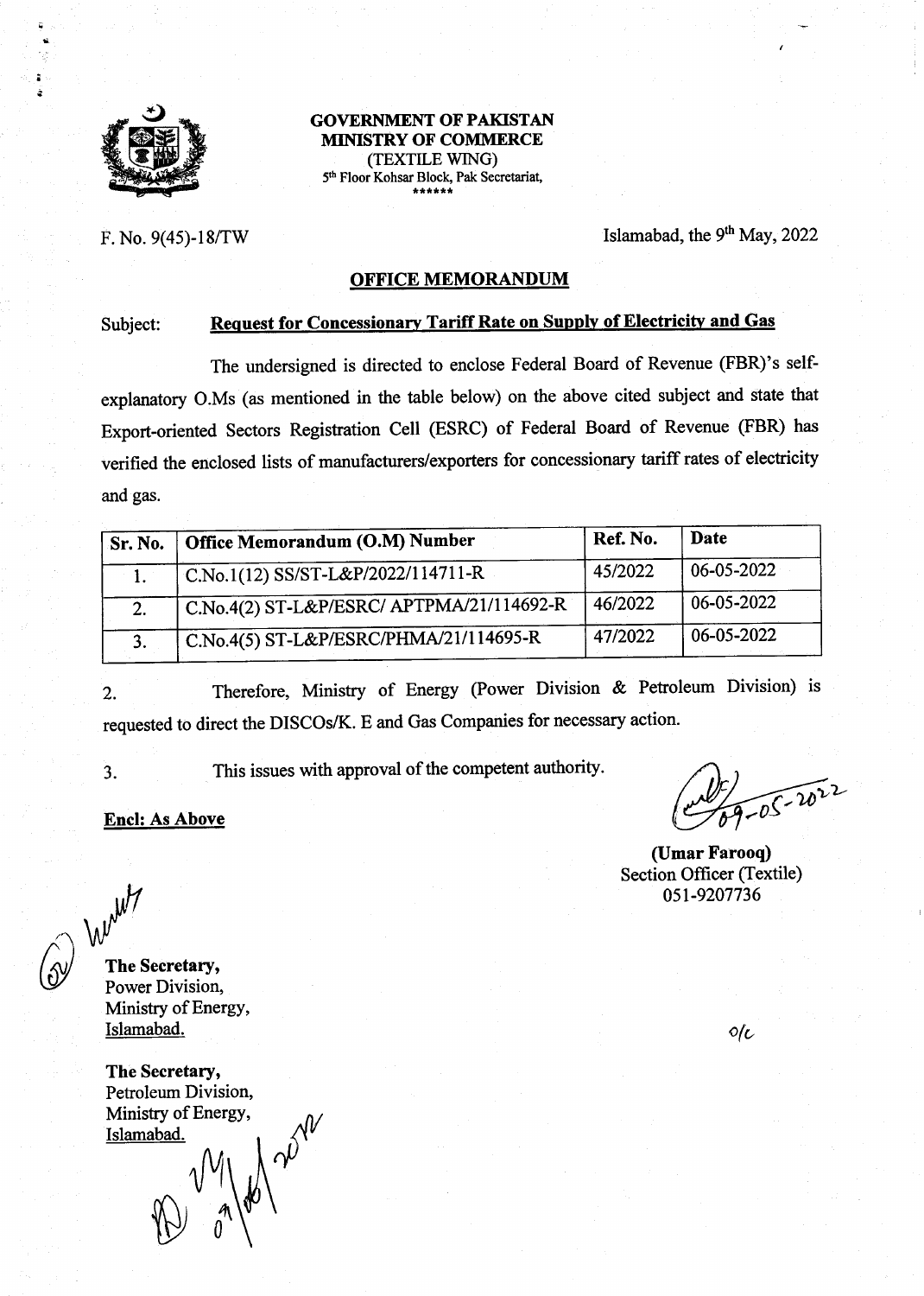### Government of Pakistan Revenue Division Federal Board of Revenue Inland Revenue \*\*\*\*\*

C. No. 1(12) SS/ST-L&P/2022

 $\mathcal{L}_1/\mathcal{L}_2/\mathcal{L}-\mathcal{L}$  Islamabad, the 6<sup>th</sup> May, 2022

.)

# Office Memorandum Ref: 45/2022

# Subject: Request for Concessionary Tariff Rate on Supply of Electricity and Gas

I am directed to refer to Ministry of Commerce O.M letter No 9(1) TID/I2-RDA dated 31.OB.ZOZ1 conveying decision of ECC of the Cabinet in case No.ECC-30812712021 dated 16.0g.202l for continuation of concessionary utility tariff to five export-oriented sectors for the FY 2021-22 and requested FBR for implementation by continuing registration of new entrants.

2. Pakistan Textile Exporters Association (PTEA) has forwarded the cases of the following taxpayer duly recommended for grant of concessionary tariff rate on supply of Gas and Electricity. The particulars of taxpayer were verified with the data available with FBR and as recommended by the PTEA, the case is forwarded for allowing concessionary rate-tariff through respective DISCO/ Gas Company:  $A = AB$  and  $A = BA$ 

| OFFICE<br><b>SECY</b> |
|-----------------------|
|-----------------------|

o t, ð

I.. L

I oL ā

h C

0

0

<u>ا:</u> date<br>Date

o. F

Secretary-II

itional

tra<br>S

Ē  $\bar{\mathbf{z}}$ 

| $S+$ | <b>Business Name &amp; NTN</b>                    | Ref # for which concessionary tariff rate is required |              |                   |              |  |
|------|---------------------------------------------------|-------------------------------------------------------|--------------|-------------------|--------------|--|
|      |                                                   | <b>Electricity</b>                                    |              | Gas               |              |  |
|      |                                                   | Consumer/A/C#                                         | <b>DISCO</b> | Consumer/<br>A/C# | Company      |  |
|      | M/s Hashim Naeem Textiles<br>(Pvt) Ltd. 8155104-6 | 24131535310463                                        | <b>FESCO</b> | 91993720415       | <b>SNGPL</b> |  |
|      |                                                   |                                                       |              |                   |              |  |

The Secretary Ministry of Commerce Government of Pakistan Islamabad

 $\frac{1}{2}$  $\mathcal{K}^{\geq}$ **d** I v (

 $(Khalid Mehmod)$ 

Second Secretary (ST L&P)

- Cc: (i)  $(ii)$ (iii) (iv) (v)
	- DG (Textile) Ministry of Commerce, Islamabad.
	- Chief (Sales Tax-Operations) FBR (HQ), Islamabad
	- Chief Commissioner-IR, RTO Faisalabad'
	- pakistan Textile Exporters Association (PTEA) Faisalabad
	- Master File.

 $\not\!\! D$ b Y  $\frac{1}{2}$  (v) Master File.<br> $\frac{1}{2}$  (v) Master File.<br> $\frac{1}{2}$  (v) Master File.  $\frac{1}{6}$   $\frac{1}{6}$   $\frac{1}{6}$   $\frac{1}{6}$   $\frac{1}{6}$   $\frac{1}{6}$   $\frac{1}{6}$   $\frac{1}{6}$   $\frac{1}{6}$   $\frac{1}{6}$   $\frac{1}{6}$   $\frac{1}{6}$   $\frac{1}{6}$   $\frac{1}{6}$   $\frac{1}{6}$   $\frac{1}{6}$   $\frac{1}{6}$   $\frac{1}{6}$   $\frac{1}{6}$   $\frac{1}{6}$   $\frac{1}{6}$   $\frac{1}{6}$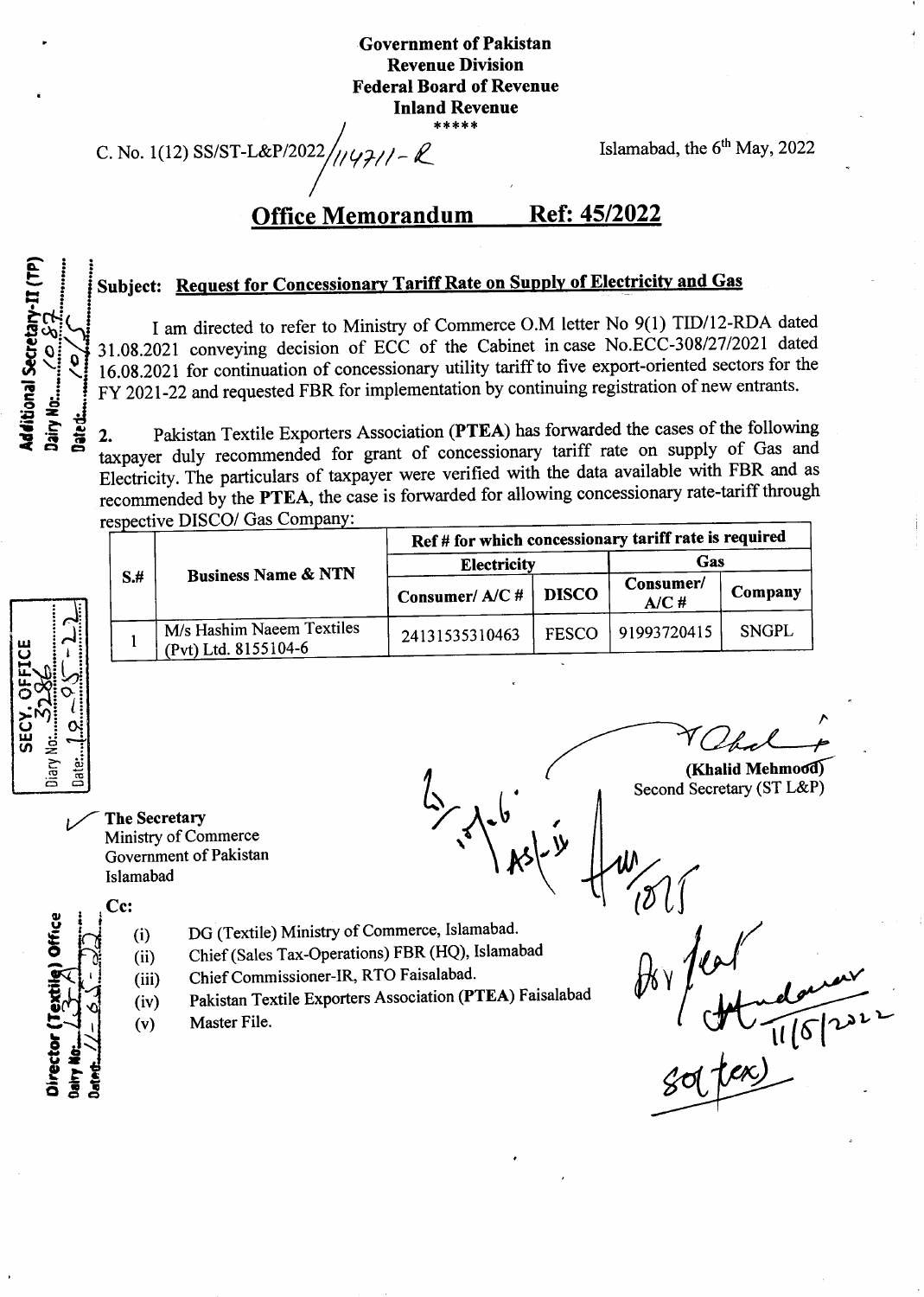Government of Pakistan Revenue Division Federal Board of Revenue Inland Revenue {.!f\*!f\*

C. No.4(2)ST-LP&P/ESRC/.APTPMA /21/146924

Islamabad, the  $6<sup>th</sup>$  May, 2022

### Office Memorandum Ref: 46/2022

### Subject: Request for Concessionary Tariff Rate on Supply of Electricity and Gas

I am directed to refer to Ministry of Commerce O.M letter No 9(1) TID/I2-RDA dated 31.08.2021 conveying decision of ECC of the Cabinet incase No.ECC-30812712021 dated 16.08.2021 for continuation of concessionary utility tariff to five export-oriented sectors for the FY 2021-22 and requested FBR for implementation by continuing registration of new entrants.

2. All Pakistan Textile Processing Mills Association (APTPMA) has forwarded the cases of the following taxpayers duly recommended for grant of concessionary tariff rate on supply of Gas and Electricity. The particulars of taxpayers were verified with the data available with FBR and as recommended by the APTPMA, the cases are forwarded for allowing concessionary ratetariff through respective DISCO/ Gas company:

|                | <b>Business Name &amp;NTN</b>                    | Ref # for which concessionary tariff rate is required |              |                   |              |  |
|----------------|--------------------------------------------------|-------------------------------------------------------|--------------|-------------------|--------------|--|
| $S+$           |                                                  | <b>Electricity</b>                                    |              | Gas               |              |  |
|                |                                                  | Consumer/A/C#                                         | <b>DISCO</b> | Consumer/<br>A/CH | Company      |  |
|                | M/s Zaintex Techno Trade &<br>Services 0896376-2 | 0400000010578                                         | K. Electric  | 0688801000        | SSGCL        |  |
| $\overline{2}$ | M/s Hajra Textiles 6921465-6                     | 0400002062311                                         | K. Electric  | 9240190000        | <b>SSGCL</b> |  |
|                | M/s Mansha & Sons<br><b>Industries 7141544-8</b> | 0400002114028                                         | K. Electric  |                   |              |  |
| 4              | M/s Muhammad Dyeing &<br>Bleaching 2706703-3     | 0400029204509                                         | K. Electric  |                   |              |  |

I Khalid Mehmood

Second Secretary (ST L&P)

The Secretary Ministry of Commerce Government of Pakistan Islamabad

Cc:<br> $\sqrt{i}$ 

- DG (Textile) Ministry of Commerce, Islamabad.
- (ii) Chief (ST-Ops) FBR, lslamabad
- (iii) Chief Commissioner-IR, CTO Karachi
- (iv) All Pakistan Textile Processing Mills Association (APTPMA) Karachi
- (v) Master File.

 $\mathcal{H}(\mathcal{A})$ 

 $SO($  resolute  $\sqrt{g}$  o 9/05/2022  $69 - 05 - 1022$ 



a